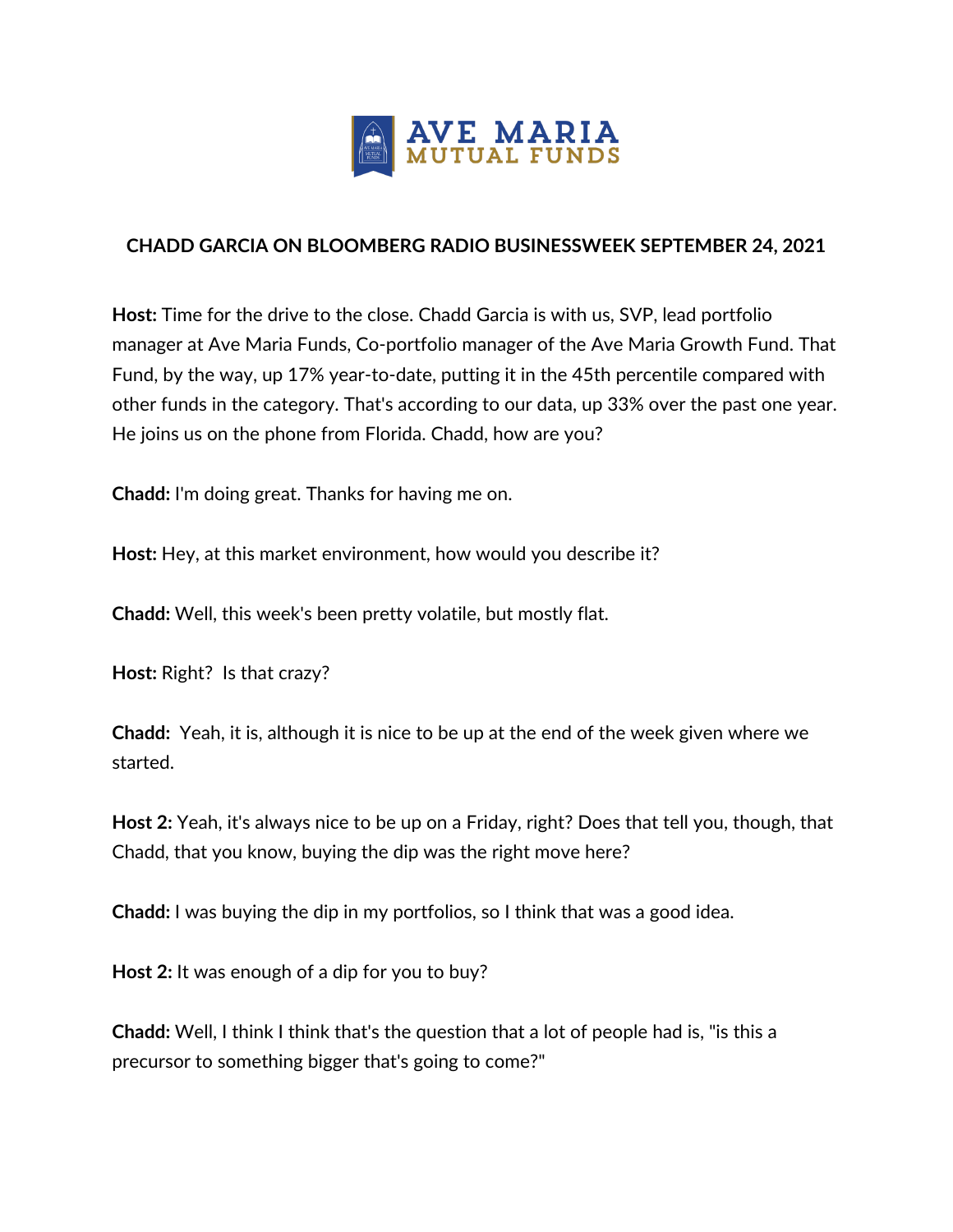**Chadd:** Well, I mean that, what we were buying was, I think, was a little bit more effective than the internal economy, and that was enough to make me buy. With respect, is this a precursor of more to come? I think that the earnings ended strongly, it looks like the coronavirus is dissipating, the hospitalizations for the U.S. is about 80,000, which is down from the recent peak of 100,000. So, I think the Fed is seeing the economy ending the year strong to the point where they're going to announce a taper in November, and probably start that in December.

**Host:** Hey, let's go back to - I love talking about people, or with people, who are managing funds. You mentioned you were buying on some of the declines that we saw. Obviously, there were probably some more interesting entry points. What in particular, were you buying?

**Chadd:** Well, we don't disclose our buys until after they've been publicly disclosed, but I can tell you some interesting stocks that we were looking at. Well, so you mentioned the Growth Fund. I'm also portfolio manager of the Focused Fund, and our largest position is e-Dreams, which is an online travel agency in Europe. And this is interesting for a couple of reasons. Number one is that they only focus on leisure travel, and leisure travel is going to rebound much quicker than the overall travel market, because business is going to take a little bit to recover. And we've already seen that they've announced their August bookings. And their August bookings were up 28% over the 2019 pre-COVID numbers. And so, the consumers, whether it's in the U.S. or Europe, they want to travel. And so that's exciting. And then the other exciting part of this business is that they're switching from a transaction model to subscriber model where the subscribers get discounts on trips that they booked using them, and they pay a fee up front for that privilege. And currently, their subscribers are up to a million and a half subscribers, which is exciting for them.

**Host:** It's been on quite a run. It's up about 95% so far this year, but you think there's more opportunity, more move to the upside?

**Chadd:** I think that at 1.5 million subscribers, which is where they're at, the subscribers are paying around 50 euros a year. Just the cash flow stream from those subscribers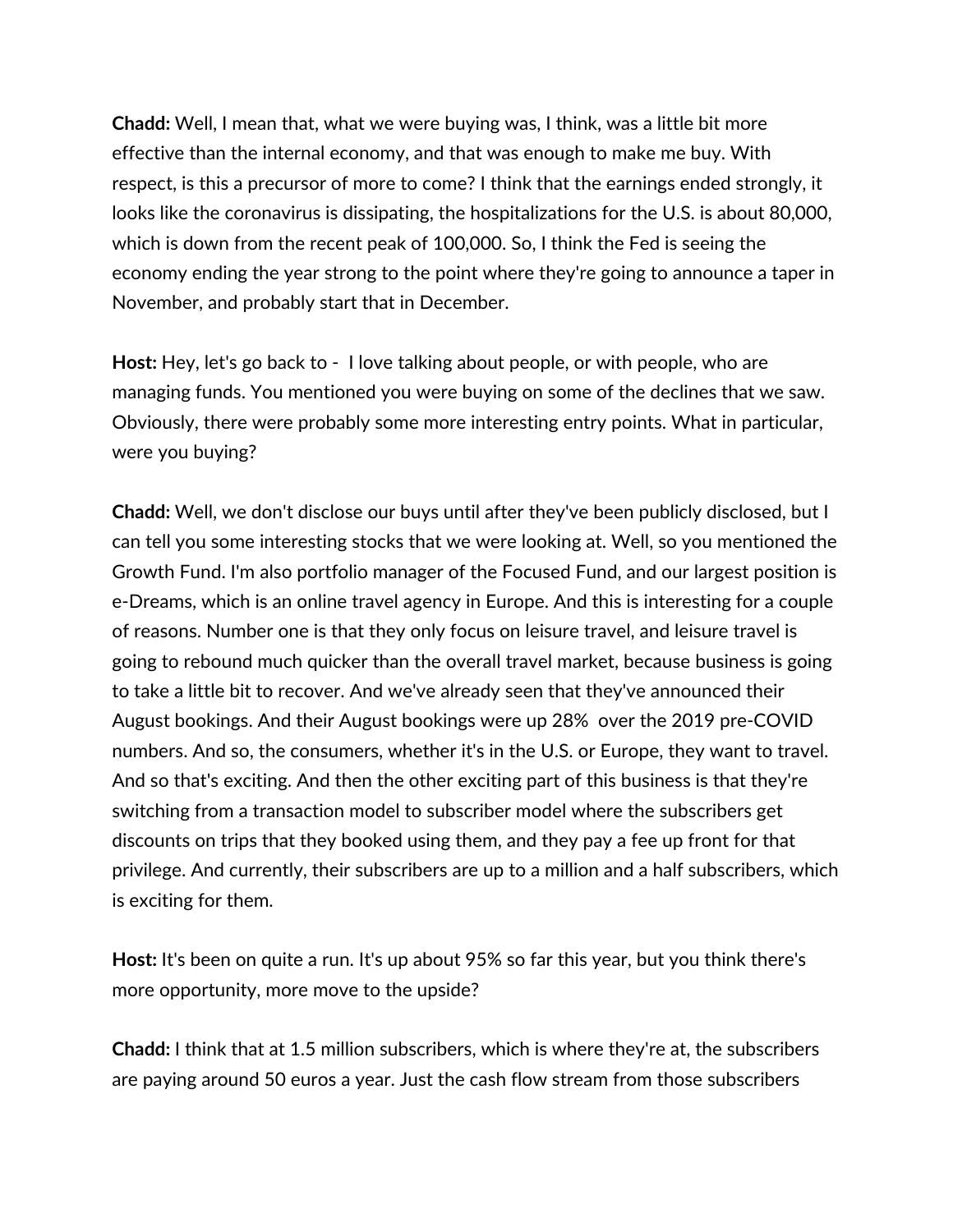alone, I think, values us at 10 to 20 euros a share, and we get the rest of the business for free.

**Host:** And the ADRs in the U.S. trade under the ticker EDDRF, just in case anybody.

**Chadd:** Yes. The ADRs in the U.S. aren't that liquid, so it will be one that you'd probably want to buy in a primary market.

**Host:** Ok, good to know.

**Host 2:** Chadd. Another stock, our producer's telling us that you have as a pick - Heiko has about \$16 billion in market cap airplane parts. Take us into it.

**Chadd:** Yes, Heiko is also related to travel like e-Dreams. This one's going to be a little slower to recover, given that they're exposed to the travel industry overall. But Heiko has two businesses. The largest is an aftermarket parts business for commercial planes. And what they do is they put themselves in a duopoly position with the original equipment manufacturers. They charge about 30% less than the original equipment manufacturers, and they capture about a third of the market. And the secret sauce is the ability to sell parts for airplanes is governed by the FAA. It has to approve each part that goes on an airplane and Heiko's advantage is that they can get about 500 new parts through the FAA approval process per year, which is multiples higher than anybody else. And so, what they do is they allow the airlines and alternative parts supplier to the original equipment manufacturers, and they save the airline money. So, while Heiko is going to be a little slower to recover the need rooms because it's exposed to the overall travel market, it should do decently well, because, you know, in this challenging environment, the airlines are going to be looking to save money any way they can.

**Host:** Hey, just quickly, just got about 30 seconds left. API Group is another one, an industrial maintenance company. It's up about 15% this year, \$4.7 billion market cap. Just quickly your take on that and why you think it's a buy?

**Chadd:** Well, it treats about an 8%, 7-8% free cash flow yield, and for a company that has an organic growth rate, this company has grown organically about 7% per year for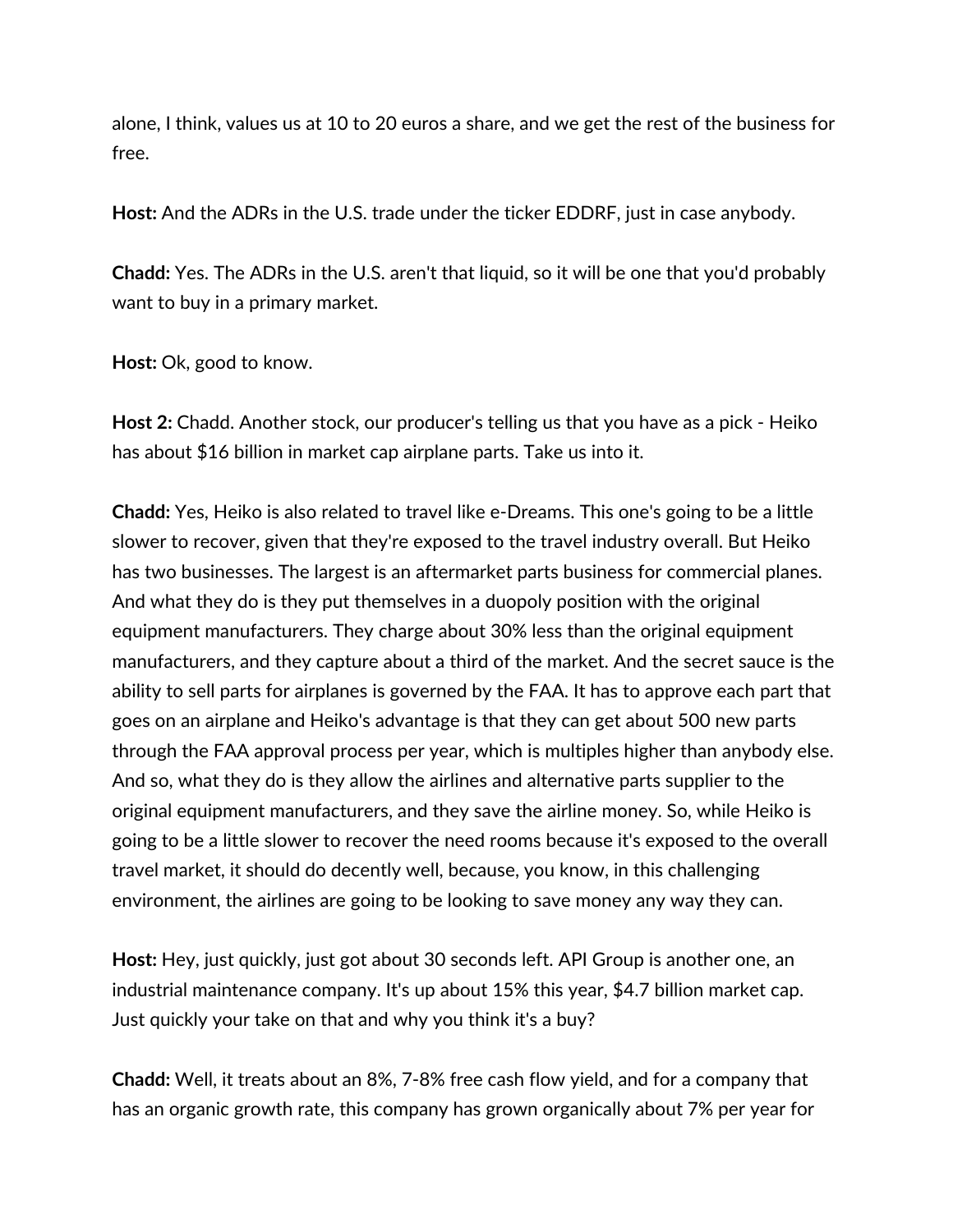the decade prior to COVID. And then on top of that organic growth, they are able to roll up "mom and pop" small businesses paying between 4 - 6 times EBITDA, which further accelerates that growth. They just bought Chubb Fire and Safety, which is a large business that was an orphaned company out of a Carrier, a public company that gets them into multiple markets around the world. Blackstone Group also bid for that business but decided to back API's bid by investing in API through convertible preferred. I think Blackstone is going to open up their portfolio of real estate holdings in July.

**Host:** Well, good to know. And unfortunately, we've got to run. Chadd Garcia over at Ave Maria Funds joining us on the phone.

## **IMPORTANT INFORMATION FOR INVESTORS Past performance is no guarantee of future results.**

As of September 30, 2021

|                            | Year to |  |                                    |                                    | <b>Since</b>                                                                                     | <b>Prospectus</b><br><b>Expense</b> |
|----------------------------|---------|--|------------------------------------|------------------------------------|--------------------------------------------------------------------------------------------------|-------------------------------------|
|                            | Date    |  |                                    |                                    | 1 Yr. $3Yrs.^{\wedge} 5Yrs.^{\wedge} 10Yrs.^{\wedge}$ Inception <sup><math>\wedge^*</math></sup> | Ratio                               |
| Ave Maria Growth Fund      |         |  | 12.43% 24.10% 16.42% 18.24% 16.23% |                                    | 12.36%                                                                                           | 0.92%                               |
| S&P 500 <sup>®</sup> Index |         |  |                                    | 15.92% 30.00% 15.99% 16.90% 16.63% | 10.98%                                                                                           |                                     |

^ Annualized \* Since Inception date is 5-1-2003

## As of September 30, 2021

|                            | <b>Year to</b> |        | <b>Since</b>            | Gross/Net<br>Prospectus<br><b>Expense</b> |
|----------------------------|----------------|--------|-------------------------|-------------------------------------------|
|                            | Date           | 1 Yr.  | Inception <sup>^*</sup> | Ratio <sup>1</sup>                        |
| Ave Maria Focused Fund     | 17.30%         | 30.84% | 30.81%                  | 1.30%/1.26%                               |
| S&P 500 <sup>®</sup> Index |                |        |                         |                                           |

^ Annualized \* Since Inception date is 5-1-2020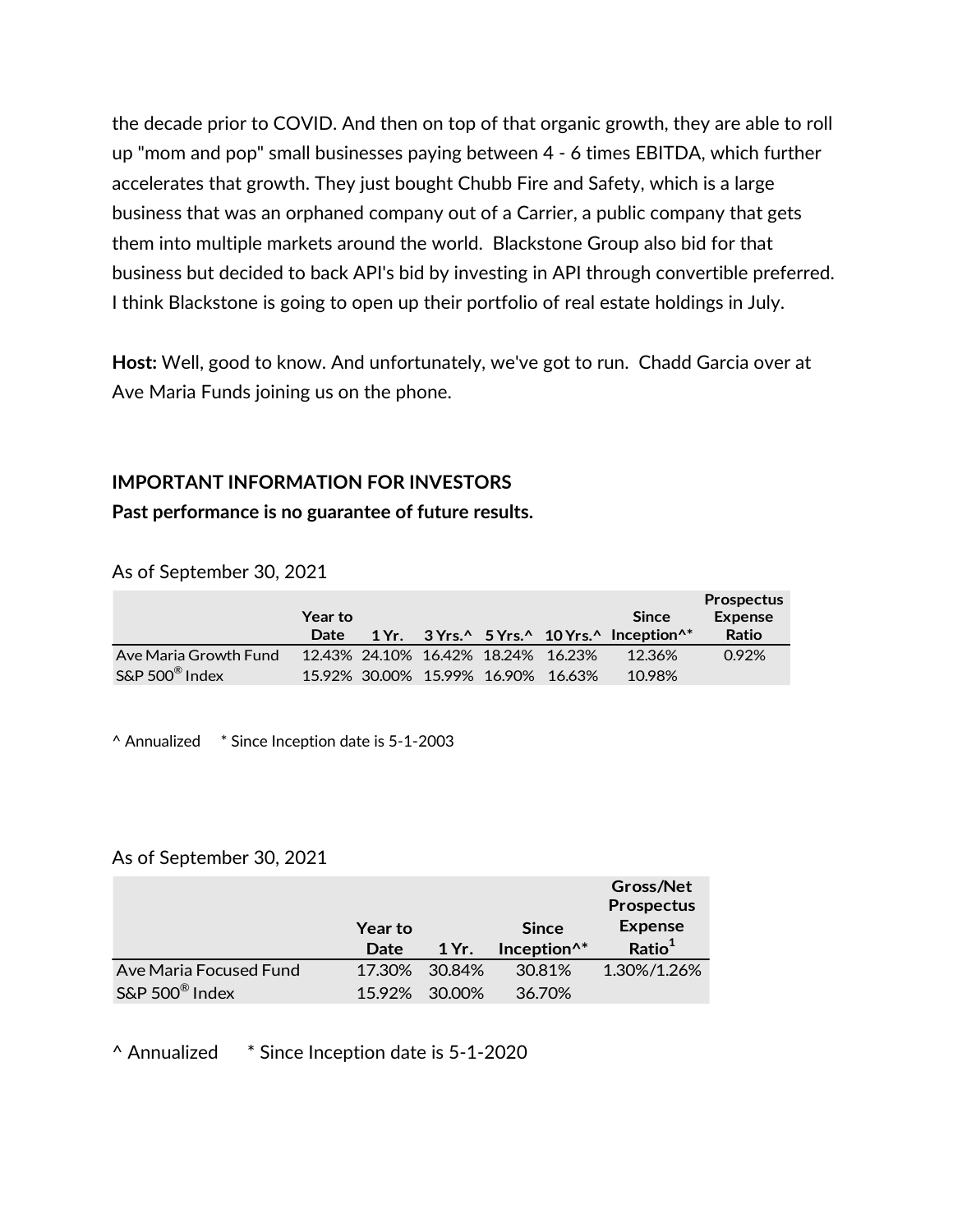<sup>1</sup>The adviser has contractually agreed to limit the ordinary operating expenses (excluding Acquired Fund Fees and Expenses, interest, taxes, brokerage costs and extraordinary expenses) of the Ave Maria Focused Fund to an amount not exceeding 1.25% of the Fund's average daily net assets until at least May 1, 2023.

*Performance data quoted represents past performance, which is no guarantee of future results. Investment return and principal value are historical and may fluctuate so that redemption value may be worth more or less than the original cost. Current performance may be lower or higher than what is quoted.* **Performance data reflects certain fee waivers and reimbursements. Without such waivers, performance would have been lower. Call 1-866-AVE-MARIA or visit www.avemariafunds.com for the most current month-end performance.**

Morningstar Percentile Rankings is the fund's total-return percentile rank relative to all funds that have the same Morningstar Category. The highest (or most favorable) percentile rank is 1 and the lowest (or least favorable) percentile rank is 100. The topperforming fund in a category will always receive a rank of 1. For the Ave Maria Growth Fund in the Morningstar Large-Cap Growth Category, the Fund had the following percentile rankings as of  $9/30/21$ : 1 year (70<sup>th</sup> out of 1,214 funds), 3 years (80th out of 1,116 funds), 5 years (77th out of 1,010 funds) and 10 years (77th out of 751 funds). For the Ave Maria Focused Fund in the Morningstar Large-Cap Growth Category, the Fund had the following percentile rankings as of  $9/30/21$ : 1 year (18<sup>th</sup> out of 1,214 funds). Past performance is no guarantee of future results.

The Ave Maria Focused Fund's top ten holdings as of 9–30–21: eDreams ODIGEO ADR (14.2%), GFL Environmental, Inc. (8.9%), APi Group Corporation (8.8%), Microsoft Corporation (7.1%), NEXTDC Ltd. (5.5%), Green Plains, Inc. (4.8%), Frontdoor, Inc. (4.5%), Adobe, Inc. (4.2%), Equinix, Inc. (4.0%) and Valvoline, Inc. (3.6%). The most current available data regarding portfolio holdings can be found on our website, www.avemariafunds.com.

**Schwartz Investment Counsel, Inc., a registered investment adviser established in 1980, serves as investment adviser for Ave Maria Mutual Funds and invests only in securities that meet the Funds' investment and religious requirements.** The returns may be lower